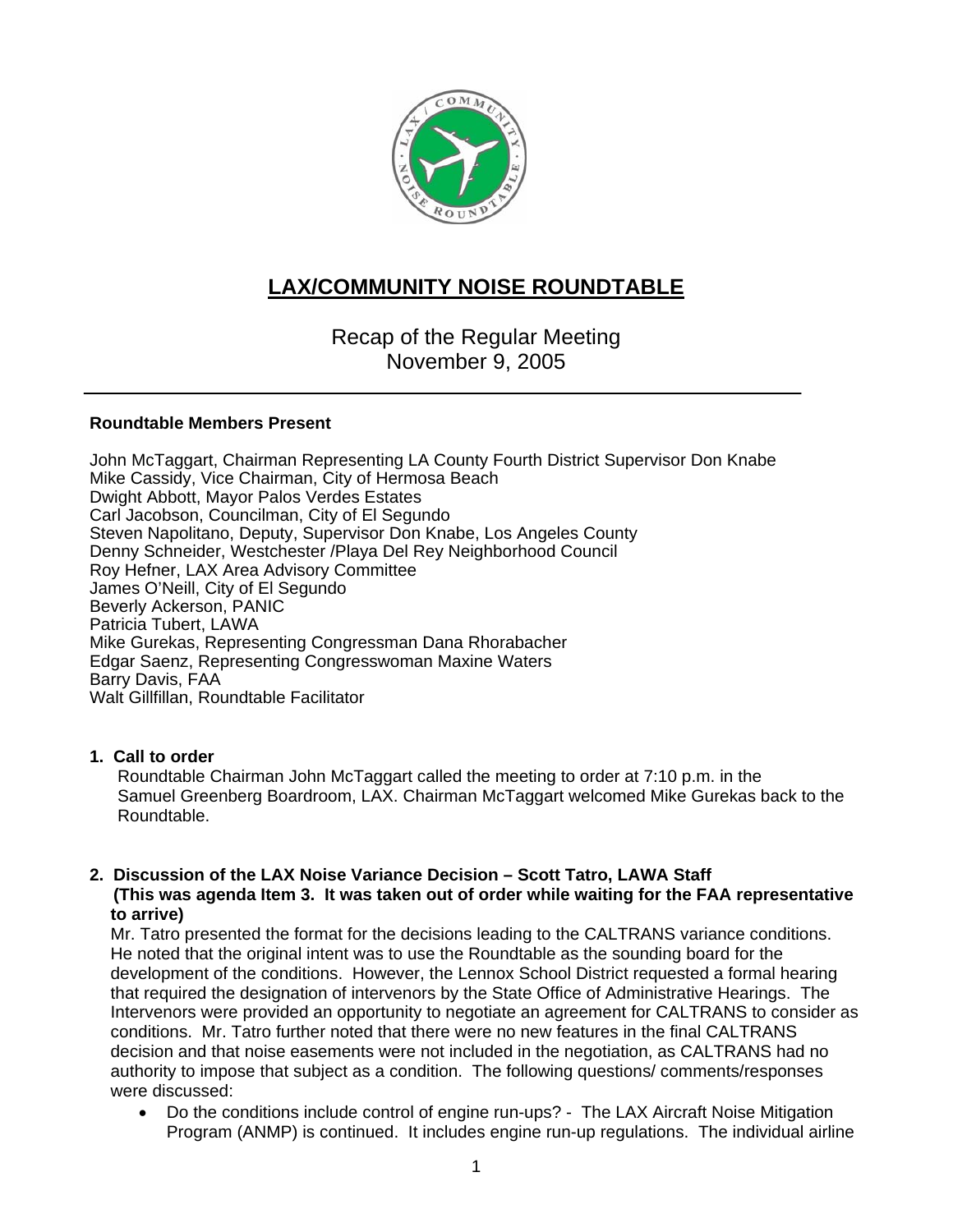operating agreements require compliance with ANMP. There are no penalty provisions in ANMP.

• Are there provisions for reporting non-compliance?

#### **3. Discussion of Southern California Airspace Redesign (SCAR) and Various LAX Over-flight Issues - Walter White, FAA**

Mr. White made the presentation with the assistance of Kathryn Higgins of the FAA's Western Pacific Regional Headquarters. He noted that air travel is projected to grow at the 35 airports in the U.S. that accommodate 80% of the air travelers. LAX is not only the principal airport in the Southern California region, but plays an important role in air travel in the U.S. As a result, the FAA is very interested in managing air traffic in a safe and efficient manner. The redesign will consider optimum profile descent, efficient climb and continuous climb/descent profiles.

The elements and current status of the SCAR project are:

- Initial contract with Landrum and Brown for environmental work began on November 7, 2005. That firm will assist the FAA in the administration of the environmental process.
- There will be an extensive public participation program.
- A web site and mailing will be used to keep the public informed
- It is expected that a Notice of Preparation will be issued in the spring or summer of 2006.

During the discussion with Mr. White, the following questions/responses ensued:

- Will the redesign consider the release of old military airspace areas to civilian use? Yes
- What role will RNAV technology play in the redesign? There are a number of issues currently being addressed that should resolve some of the limitations on RNAV procedures.
- Will environmental impacts be considered in the redesign? No, only the improvement of safety and efficiency.
- How successful have airspace design efforts been in other urban areas, SEA, DFW, JFK? The FAA has learned a great deal from efforts in other areas.
- What kinds of changes are to be considered? Examples would include the recent changes to south and east bound departures using RNAV (HOLTZ and POPPR). The proposed KWYET departure has been found to not meet current minimum turning radius requirements and may not be implemented.
- Will there be changes to the current Class B airspace definitions? Only if the redesign requires changes.
- What is the scope of the Landrum and Brown contract? That firm will assist the FAA in administration and management of the EIS process, not in the development of the purpose and the design.
- Will locally elected officials be notified of the important developments of the redesign effort? – Yes
- Is the redesign effort funded? Funding for the redesign will come from the FAA Flight Plan 2005/2006 program.
- Will the redesign be coordinated and integrated with the SCAG airport regional planning effort? – Yes
- Whose projections for future growth will be used? The FAA's national growth projections.
- Will topographic effects on noise transmission be considered? To the extent that the FAA INM model considers topography.
- Will the redesign help reduce noise events caused by large aircraft? Primarily from power reductions from constant descent and assent profiles. To a lesser extent for areas closest to LAX.
- Air quality impact should be considered.